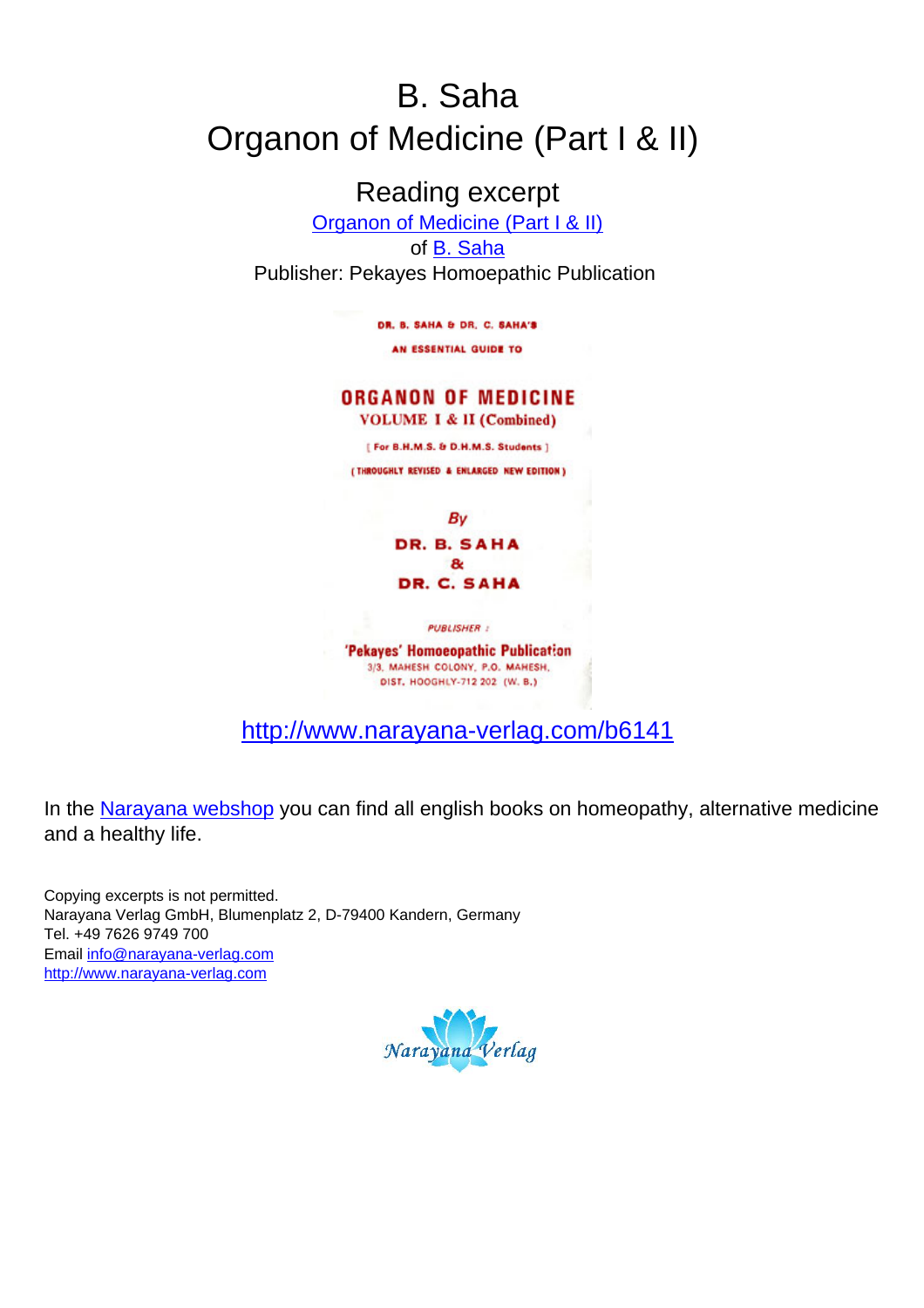#### **CONTENTS**

#### TEXT OF THE ORGANON

§ 1,2. The sole mission of the physician is to cure rapidly, gently, permanently. Note.—Not to construct theoretical systems, nor to attempt

to explain phenomena.

- 3, 4. He must investigate what is to be cured in disease and know what is curative in the various medicines, in order to be able to adapt the latter to the former, and must also understand how to preserve the health of human beings.
	- 5. Attention to exciting and fundamental causes and other circumstances, as helps to cure.
	- 6. For the physician, the disease consists only of the totality of its symptom";.

Note.—The old school's futile attempts to discover the essential nature of disease (prima causa).

7. Whilst paying attention to those circumstances (§ 5) the physician needs only to remove the totality of the symptoms *in* order to

cure the disease. Note. 1—The cause that manifestly produces and maintains the disease should be removed.

- Note. 2—The symptomatic palliative mode of treatment directed towards a single symptom is to b; rejected.
- 8. If all the symptoms be eradicated, the disease is always cured internally also. Note.—This is stupidly denied by the old school.
- 9. During health a spiritual pewer (autocracy, vital force) animates the organism and keeps it in harmonious order. § 10.

Without this animating, spirit like power the organism is dead.

11. In disease, the vital force only is primarily morbidly deranged, and expresses its sufferings (the internal change) by abnormal sensations and function of the organism.

Note.—It is unnecessary for the cure to know how the vital force produces the **symptoms.**

- 12. By the disappearance of the totality of the symptoms by the cure, the affection of the vita! force, that is to say, the whole internal and external morbid state is also removed,
- 13. To regard those diseases that are not surgical as a peculiar distinct thing residing in the human frame is an absurdity which has rendered allopathy so pernicious.
- .14. Everything of a morbid nature that is curable makes itself known to the physician by disease-symptoms.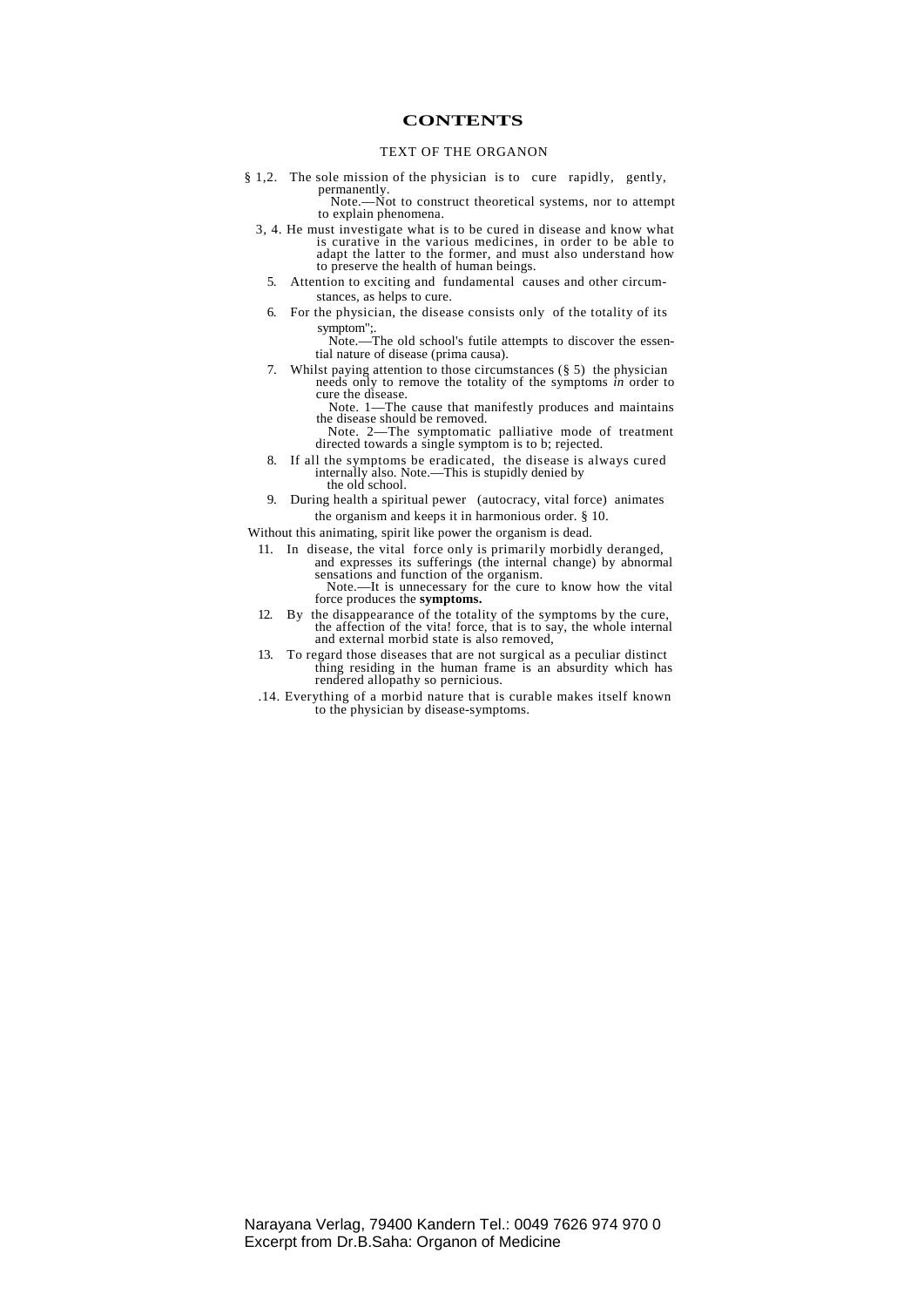- 15. The affection of the diseased vital force and the disease-symptoms thereby produced constitute an inseparable whole—they are one and the same.
- 16. It is only by the spiritual influences of morbific noxa that our spirit-like vital force can become ill ; and in like manner, only by the spirit-like (dynamic) operation of medicines that it can be again restored to health.
- 17. The practitioner, therefore, only needs to take away the totality of the disease-signs, and he has removed the entire disease. Notes. 1. 2—Illustrative examples.
- IS. The totality of the symptoms is the only indication, the only guide to the selection of a remedy.
- !9. The alteration of the state of the health in diseases (the disease-symptoms) cannot he cured by the medicines otherwise than in so far as the latter have the power of also producing alterations in man's health.
- 20. This power of medicines to alter the state of the health can only be ascertained by their effects on (healthy) persons.
- 21. The morbid symptoms that medicines produce in healthy individual are the only thing wherefrom we can learn their disease-curing . power.
- 22. If experience should show that by medicines that possess similar symptoms to the disease the latter would be most certainly and permanently cured, we must select for the cure medicines with<br>similar symptoms ; but should it show that the disease is most<br>certainly and permanently cured by opposite medicinal symp-<br>toms, we must choose for the cure med symptoms.

Note.—The employment of medicines whose symptoms have<br>no actual (pathological) relation  $, -$ ) the symptoms of the disease,<br>but which act on the body in a different manner, is the allo-<br>pathic method, which is to be reject

- § 23. By opposite medicinal symptoms (antipathic treatment) persisting disease .symptoms are not cured.
	- 24,25. The other remaining method of treatment, the homeopathic, by means of medicines with similar symptoms, is the only one that experience shows to be always salutary.
	- 26. This is dependent or, the therapeutic law of nature that a weaker dynamic affection in the living organism is permanently extinguished by one that is very similar to and stronger than it, only differing from it in kind. Note.—This applies both to physical affections and moral maladies.
	- 27. The curative power of medicines, therefore, depends on the symptoms they have similar to the disease.
	- 28. 29. Attempt to explain this therapeutic law of nature.

Note.—Illustration of it.

30—33. The human body is much more disposed to let its state of health be altered by medicinal forces than by natural disease.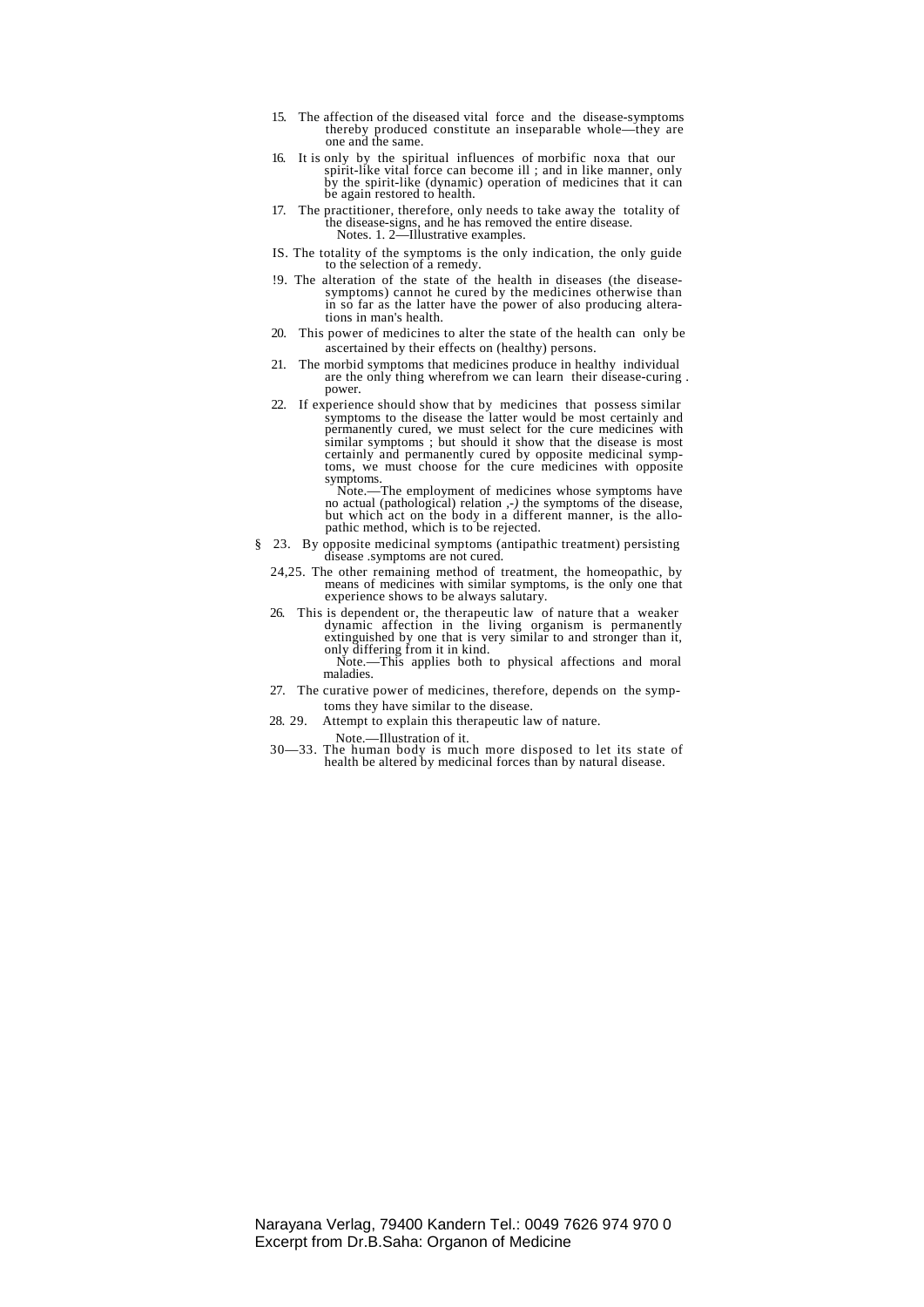- 34, 35. The correctness of the homoeopathic therapeutic law is shown in the want of success attending every unhomoeopathic treat-<br>ment of a long-standing disease, and in this also, that two<br>natural diseases meeting together in the body, if they be dissi-<br>milar to each other do not remove or
- 36. I. The older disease existing in the body, if it be equally as strong or stronger, keeps away from the patient a new dissimilar disease.
- 37. Thus under unhomoeopathic treatment that is not violent, chronic disease remain as they were.
- 38. II. Or a new, stronger disease, attacking an individual already ill, suppresses only, as long as it lasts, the old disease that is dissimilar to it, already present in the body, but never removes it.
- 39. It is just in this way that violent treatment with allopathic drugs does not cure a chronic disease, but suppresses it only as long<br>as the action of the powerful medicines, which are unable to<br>excite any symptoms similar to the disease, lasts; after that,<br>the chronic disease makes its appe before.
- 40. III. Or the new disease, after having long acted on the body, joins the old one that is dissimilar to it, and thence arises a double (complex) disease ; neither of these two dissimilar diseases removes the other.
- 41. Much more frequently than in the course of nature, an artificial disease caused by the long-continued employment of powerful, inappropriate (allopathic) medicine in ordinary practice, associ-ates itself with the old natural disease, which is dissimilar to (and therefore not curable by) the former, and the chronic patient now becomes doubly diseased.
- §;42. These diseases that thus complicate one another take, on account of their dissimilarity, each the place in the organism suited for it.
	- 43, 44. But quite otherwise is it on the accession of a stronger disease to a pre-existing one similar to it; in that case the latter will be removed and cured by the former.
- 45. Explanation of this phenomenon.
- 46. Instances of chronic diseases being cured by the accidental accession of another similar but stronger disease.
- 47—49. In cases where diseases come together in the course of nature, it is only one that displays similar symptoms that can remove and cure the other, a dissimilar disease can never do this ; this should teach the physician what kind of medicines he can certainly cure with, namely, with homoeopathic ones alone.
- 50. Nature has but few diseases to send to the homoeopathic relief of other diseases, and this its remedial agents are accompanied by many inconveniences.
- 51- On the. other hand, the physician has innumerable remedial agents, possessing great advantages over those.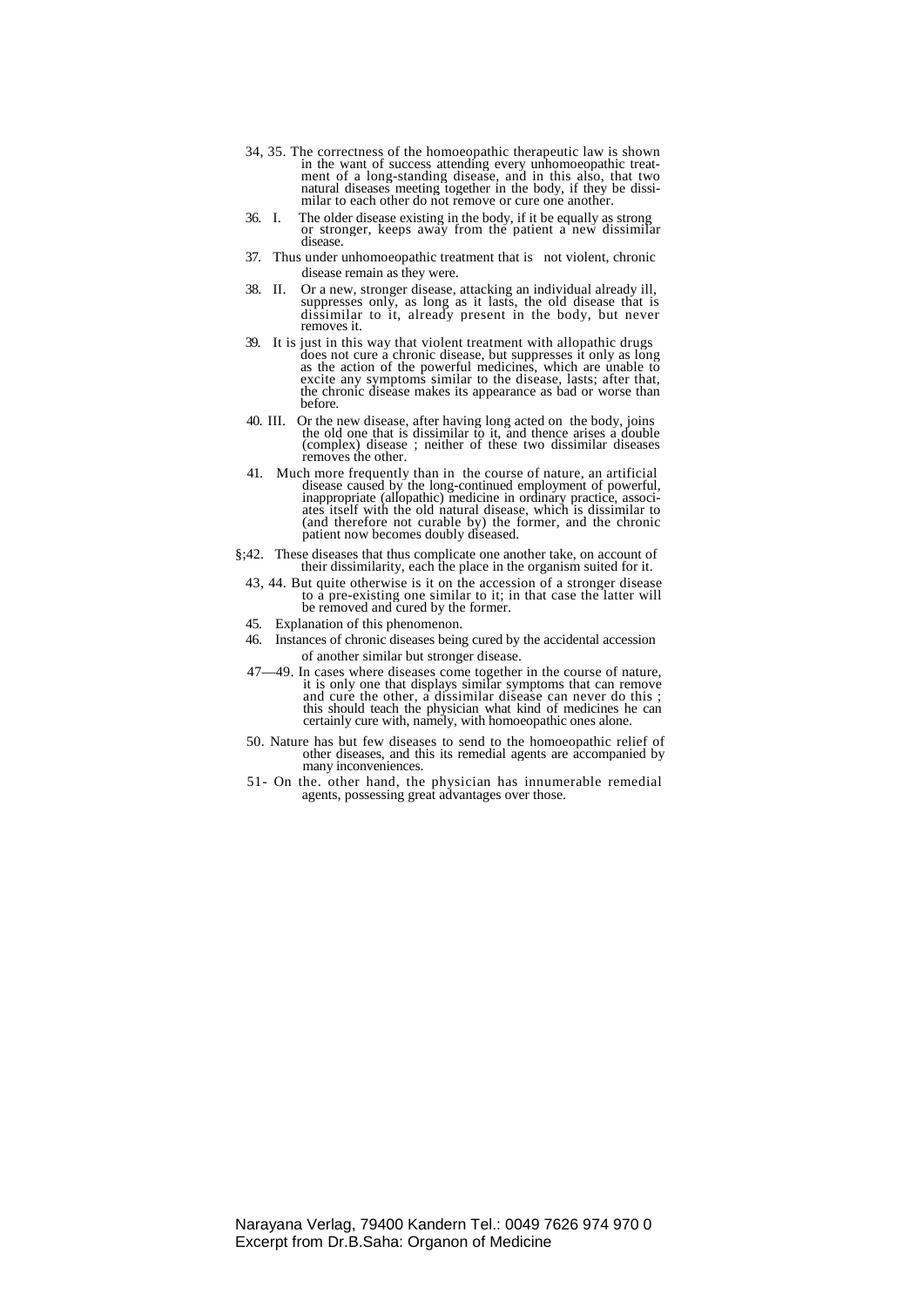- *32.* From what takes place in nature, the physician may leam never to treat diseases with other than homoeopathically selected medicines, whereby he will be able to pure them, which he never could do with heterogeneous (allopathic) remedies, that never cure, but only injure the patient.
- 5?, 54, There are but three possible modes of employing medicines against diseases.
- 1. The homoeopathic, which alone is efficacious ;<br>55. 2. The allopathic, or heteropathic :
	- The allopathic, or heteropathic;
- 56. 3. The antipathic (enantiopathic) or palliative.
	- Note.—Remarks on isopathy, as it is termed.
- 57. The method of treatment in which a remedy which displays at opposite action (contraria contrariis) is prescribed for a single symptom of the **disease.** Examples.
- 58. This antipathic procedure is not defective merely because it is directed against a single symptom of the disease only, but also because in persisting ailments, after it produces a short apparent amelioration, real aggravation ensues. Note.— Testimonies of authors to the truth of this.
- 59. Injurious effects of some antipathic modes of treatment.
- 60. Increasing the dose at every repetition of a palliative never cures a chronic affection, but does still more harm.
- 61. Whence physicians ought to have inferred the utility of an opposite and only good mode of treatment, to wit, the homoeopathic.
- 62. The reason of the injurious nature of the palliative, and of the sole efficacy of the homoeopathic employment of medicines.
- 63. Depends upon the difference between the primary action that takes place under the influence of every medicine, and the reaction or secondary action subsequently effected by the living organism (the vital force).
- 64. Explanation of the primary and secondary actions.
- 65. Examples of both.
- 66. From the smallest homoeopathic doses of medicine employed in treatment, the secondary action of the vital force merely shows itself in the restoration of the balance of health.
- 67. These truths explain the salutary character of the homoeopathic treatment, as also the perversity of the antipathic (palliative) method.<br>Note --Cases in which the antipathic employment of medi
	- cines is alone admissible.
- 68. How is the efficacy of the homoeopathic system proved by these truths ?
- •69. How is the hurtfulness of the antipathic treatment proved by

these truths ? Note. 1—Opposite sensations do not neutralise each other in the human sensorium ; they are not therefore, like opposite substances in chemistry. Note. 2—Illustrative example.

Narayana Verlag, 79400 Kandern Tel.: 0049 7626 974 970 0 Excerpt from Dr.B.Saha: Organon of Medicine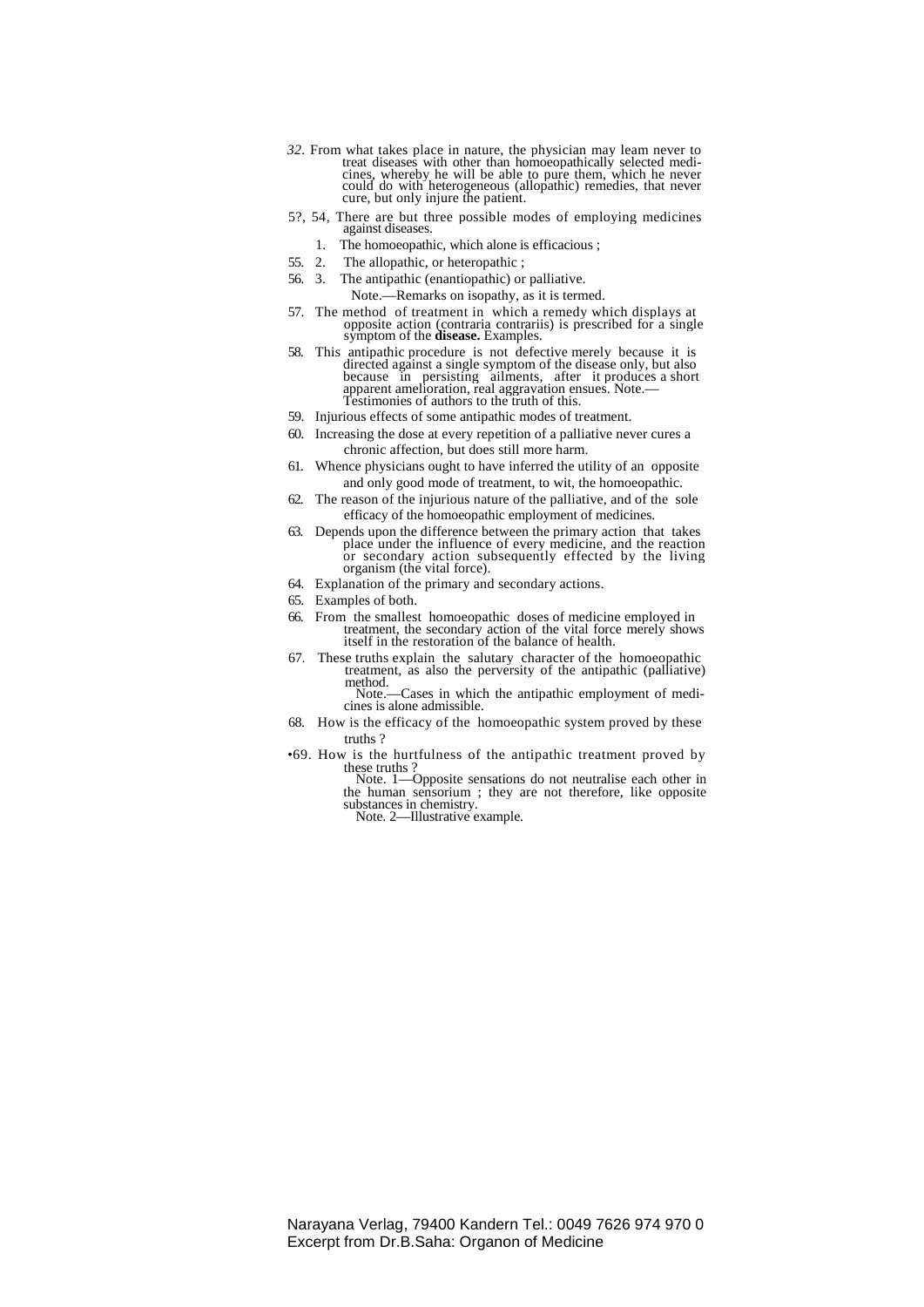- 70. Should summary of the homoeopathic system of medicine.
- 71. The three points necessary for curing : (1) the investigation of the disease ; (2) the investigation of the effects of the medicines ; and (3) their appropriate employment.
- 72. General survey of diseases—acute, chronic.
- 73. Acute diseases that attack single individuals, sporadic, epidemic, acute miasms.
- 74. The worst kinds of chronic diseases are those produced by the unskilfulness of allopathic physicians.
- 75. These are the most incurable.
- 76. It is only when the vital force is still sufficiently powerful, that the injury can then be repaired, often only after a long time, if the original disease be at the same time homoeopathically eradicated.
- 77. Diseases inappropriately named chronic.
- 78. Chronic diseases proper ; they all arise from chronic miasms.
- 79. Syphilis and sycosis.
- 80,81. Psora; it is the mother of all true chronic diseases except the syphilitic and sycotic.
	- Note.—Names of diseases in the ordinary pathology.
- 82. Among the more specific remedies discovered for these chronic miasms, especially for psora, the selection of those for the cure of each individual case of chronic disease is to be conducted all the more carefully.
- § 83. Requisites for apprehending the picture of the disease.
	- 84—99. Instructions to the physician for investigating and tracing. the picture of the disease. 100—102. Investigation of
- the epidemic diseases in particular.<br>103. In like manner must the f
- In like manner must the fundamental cause of (non-syphilitic) chronic diseases be investigated and the great entire picture of psora be displayed.
- 104. Utility of noting down in writing the picture of the disease, for the purpose of curing, and in the progress of the treatment.
	- Note.—How the old school physicians go about the investigation of the morbid state.
- 105—114. Preliminaries to be attended to in investigating the pure effects. of medicines on healthy individuals. Primary action. Secondary action.
- 115. Alternating actions of medicines.
- 116,117. Idiosyncrasies.
- 118,119. The action of every medicine differs from that of every other. Note.—There can be no such things as surrogates.
- 120. Every medicine, therefore, must be carefully proved to ascertain
- the peculiarity of its special effects. 121—140. Mode of proceeding when we make trial of them on other person.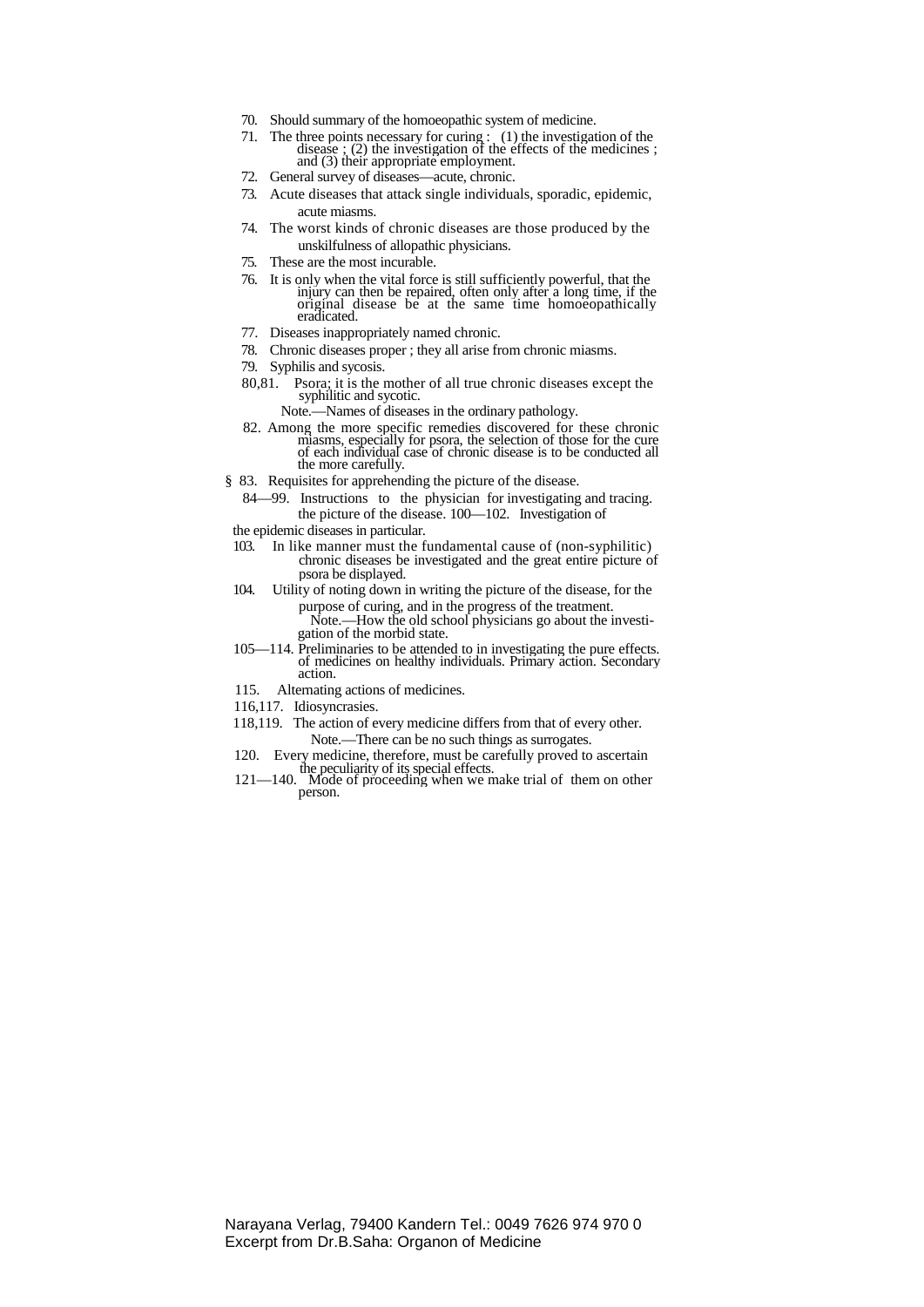[ xiv ]

- 141. The experiments of the healthy physician with medicines upon himself are the best,
- 142. The investigation of the pure effects of medicines in diseases is difficult.
- 143—145. Only from such investigations of the pure effects! of medicines on healthy persons can a real matcria medica be formed.
- 146. The most appropriate thearapeutic employment of medicines known in their pure effects.
- 147. The medicine most homceopathically corresponding is the most suitable, is the specific remedy,
- 148. Explanation of bow a homoeopathic cure is probably effected.
- 149. The homoeopathic cure of a disease that has occurred quickly is quickly effected ; that of chronic diseases, however, demand: proportionally more time. Note.—Difference betwixt pure homoeopathists and the

mongrel sect.

- 150. Slight ailments.
- 151. Important diseases have a number of symptoms.
- 152. For those with numerous striking symptoms a homoeopathic remedy can be more certainly found.
- 153. What kind of symptoms ought one chiefly to attend to in the choice of a remedy ?
- § 154. A remedy as homoeopathic as it is possible to be cures without much disturbance.
- 155. Cause of the freedom from disturbance of such cures.
- 156. Cause of the slight exceptions to this.
- 157—160. The medicinal disease very similar, but somewhat superior in strength, to the original disease, termed also homoeopathic

aggravation. 161. In chronic (psoric) diseases the

homoeopathic aggravations from

(antipsoric) homoeopathic medicines occur during a period of several days, from time to time.

- 162—171. Rules for treatment when the supply of known medicines is too small to allow perfect homoeopathic remedy to be discovered.
- 172—184. Rules for the treatment of diseases with too few symptoms onesided diseases.
- 185—203. Treatment of diseases with local symptoms ; their external treatment is always injurious.
- 204, 205. All chronic affections and diseases properly so-called (that \_are not merely produced and maintained by a bad mode of living) must be cured only from within, by the homoeopathic medicines appropriate for the miasm that lies at their root,
- 206. Preliminary investigation of miasm that lies at their root, of the simple miasm or its complications with a second (or even with a third).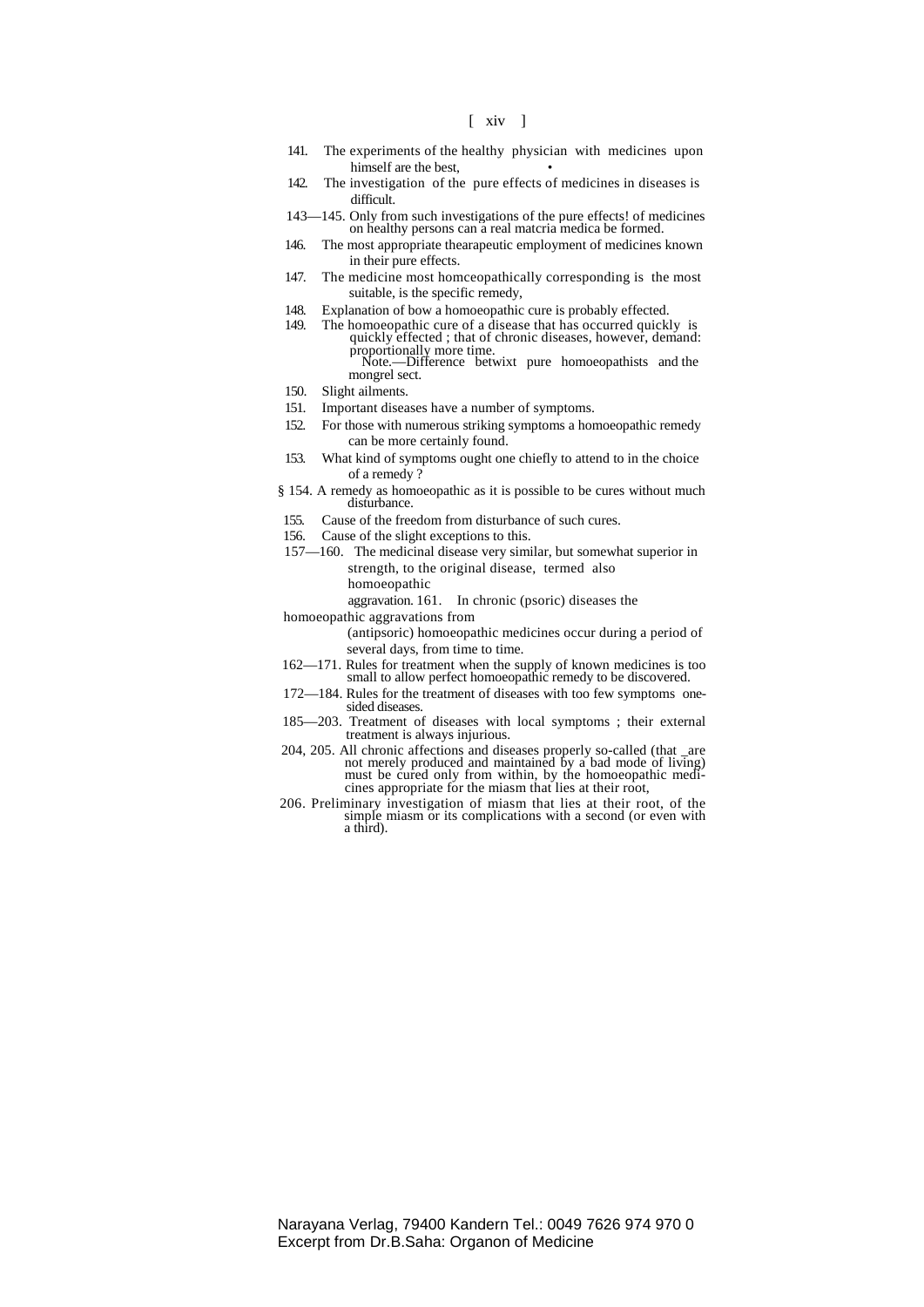### [ XV ]

- 208, 209. The other preliminary inquiries necessary for the apprehension of the morbid picture of the chronic disease.
- 210—230. Treatment of the so-called mental or emotional diseases.
- 231, 232. The intermittent and alternating diseases.
- 233, 234. The periodical intermittent diseases.
- 235—244. The intermittent fevers.
- 245—251. Mode of using the remedies.
	- Note.—Repetition of the doses.
- 252—256. Signs of commencing improvement.
- 257—258. False predilection for favourite remedies and unjustifiable aversion to other medicines.
- 259—261. Regimen in chronic diseases.
	- Note.—Injurious things in the habits of life.
- 262, 263. Diet in acute diseases.
- 264—266. Selection of the most energetic, most genuine medicines.
- Note.—Change effected in some substances in their preparation for food.
- 267. Preparation of the most powerful and most durable forms of medicines from plants that can be obtained fresh.
- 268. Dry vegetable substances.

Note.—Preparation of powers so that they shall keep,

- 269—271. The mode of preparing crude medicinal substances peculiar to homoeopathy, so as to develop their curative powers to the utmost.
- -272—274. Only one, single simple medicine should be give to the patient at one time.
- 275—287. Strength of the doses for homoeopathic use—how it may be increased or diminished. Their dynamization.
- 288—292. What parts of the body are more or less susceptible to the influence of the medicines ?

Note.—Advantages of the olfaction of highly potentized medicines over every other method of taking them.

.

293. 294. Animal magnetism (mesmerism). Its positive and negative employment.